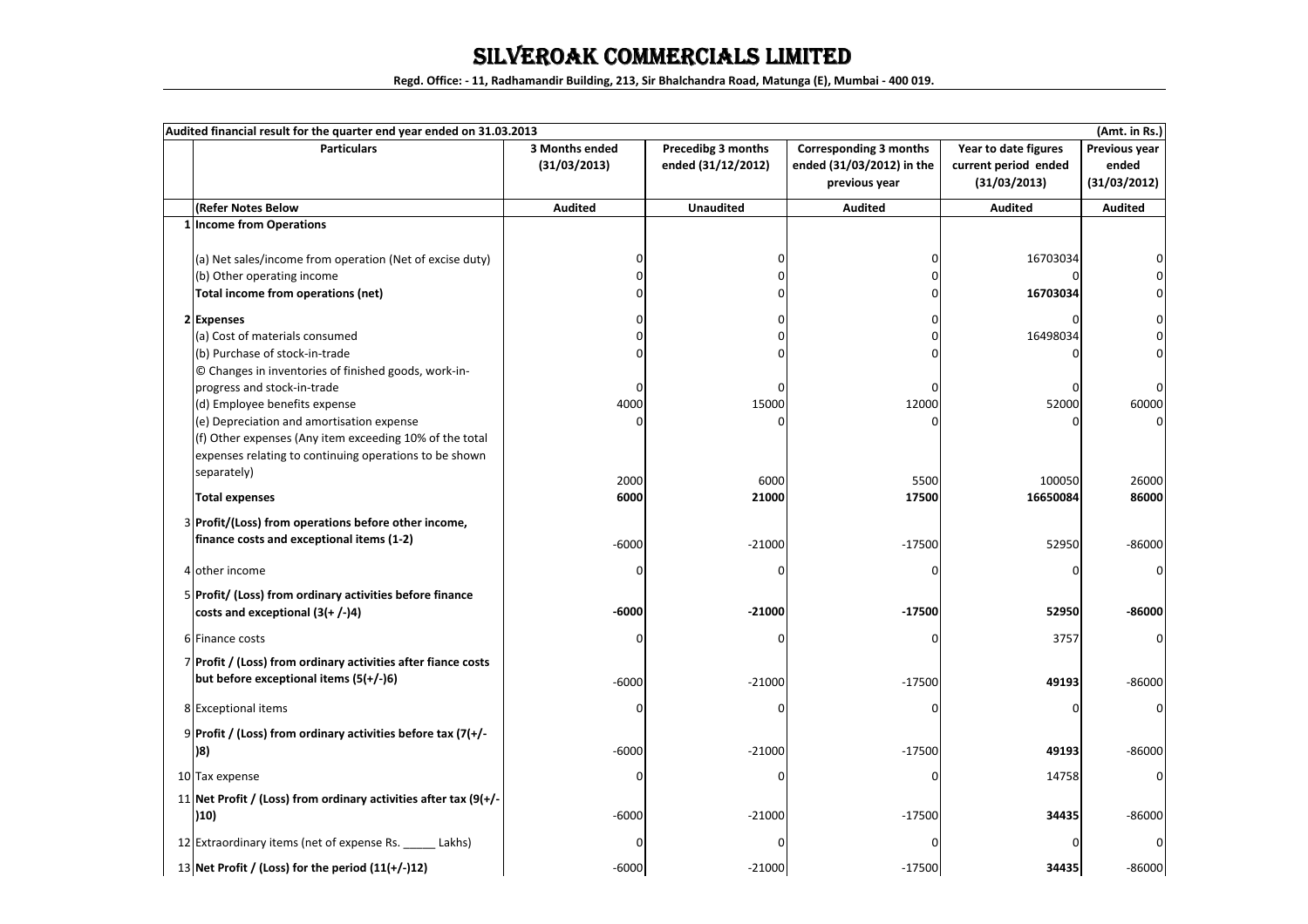|      | 14 Share of profit / (Loss) of associates*                                                                               |            |            |            |            | 0          |
|------|--------------------------------------------------------------------------------------------------------------------------|------------|------------|------------|------------|------------|
|      | 15 Minority interest*                                                                                                    |            |            |            |            | 0          |
|      | 16 Net Profit / (Loss) after taxes, minority interest and<br>share of profit / loss of associates $(13(+/-)14(+/-)15)^*$ | $-6000$    | $-21000$   | $-17500$   | 34435      | $-86000$   |
|      | 17 Paid-up equity share capital (Face Value Rs. 10 each)                                                                 | 275,00,000 | 275,00,000 | 275,00,000 | 275,00,000 | 275,00,000 |
|      | 18 Reserve excluding Revaluation Reserves as per balance<br>sheet of previous accounting year                            |            |            |            |            | 51,85,335  |
| 19 i | Earnings per share (before extraordinary items)<br>(of Rs. 10/- each) (not annualised):                                  |            |            |            |            |            |
|      | (a) Basic                                                                                                                | $-0.002$   | $-0.008$   | $-0.007$   | 0.01       | $-0.03$    |
|      | (b) Diluted                                                                                                              | $-0.002$   | $-0.008$   | $-0.007$   | 0.01       | $-0.03$    |
|      | 19 ii Earnings per share (after extraordinary items)                                                                     |            |            |            |            |            |
|      | (of Rs. 10/- each) (not annualised):                                                                                     |            |            |            |            |            |
|      | (a) Basic                                                                                                                | $-0.002$   | $-0.008$   | $-0.007$   | 0.01       | $-0.03$    |
|      | (b) Diluted                                                                                                              | $-0.002$   | $-0.008$   | $-0.007$   | 0.01       | $-0.03$    |
|      | see accompanying note to the financial results                                                                           |            |            |            |            |            |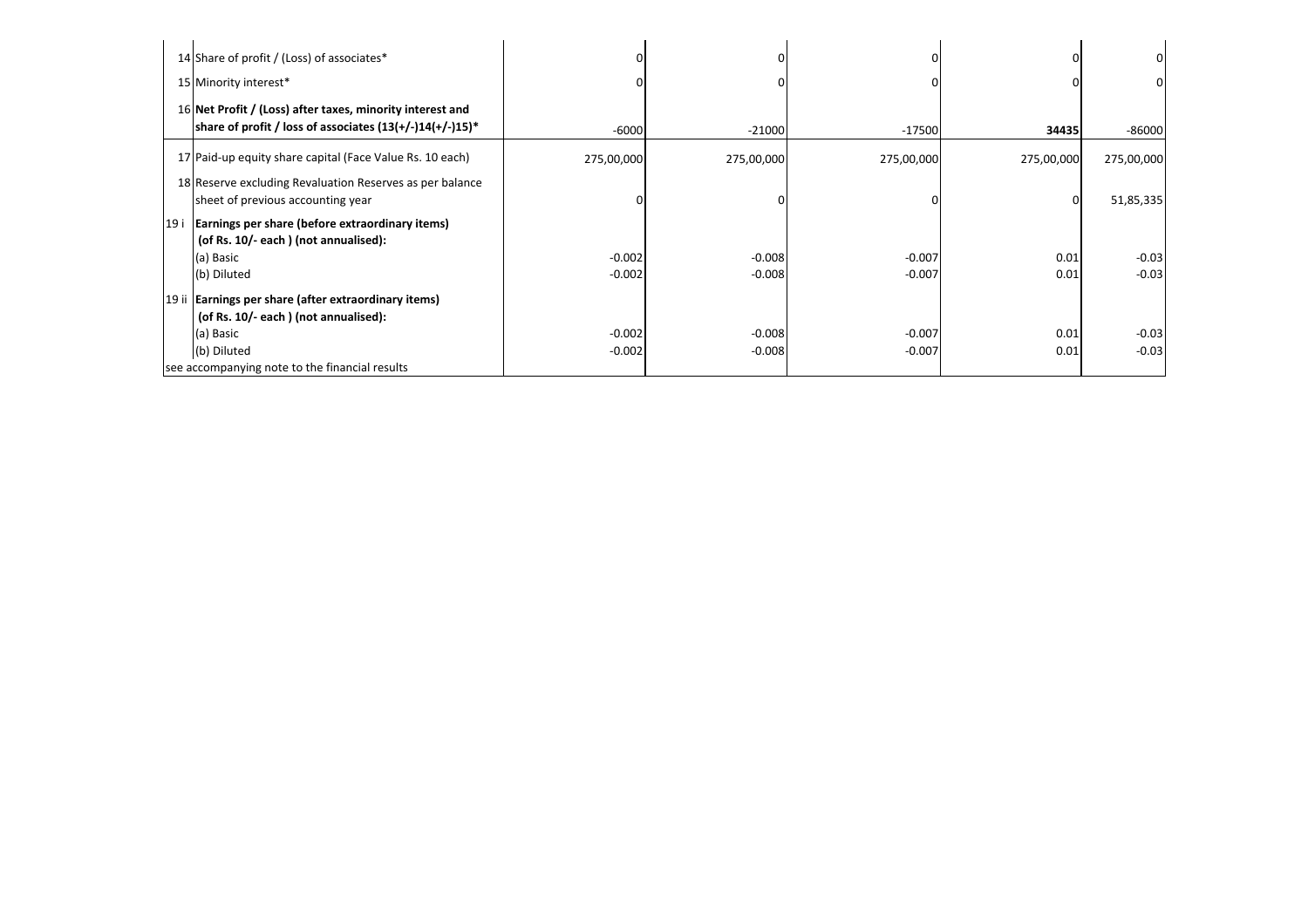## SILVEROAK COMMERCIALS LIMITED

**Regd. Office: - 11, Radhamandir Building, 213, Sir Bhalchandra Road, Matunga (E), Mumbai - 400 019.**

#### **Select Information for the Quarter Ended 31/03/2013**

|   | <b>Particulars</b>                                      | 3 months ended | <b>Preceding 3</b> | <b>Corresponding 3</b> | Year to date figures | Previous year |
|---|---------------------------------------------------------|----------------|--------------------|------------------------|----------------------|---------------|
|   |                                                         | (31/03/2013)   | months ended       | months ended           | for current period   | ended         |
|   |                                                         |                | (31/12/2012)       | $(31/03/2012)$ in      | ended (31/03/2013)   | (31/03/2012)  |
|   |                                                         |                |                    | the Previous year      |                      |               |
|   |                                                         |                |                    |                        |                      |               |
| A | <b>PARTICULARS OF SHAREHOLDING</b>                      |                |                    |                        |                      |               |
|   | 1 Public shareholding                                   |                |                    |                        |                      |               |
|   | Number of shares                                        | 2329325        | 2329325            | 1363626                | 2329325              | 1363626       |
|   | Percentage of shareholding                              | 84.70          | 84.70              | 49.59                  | 84.70                | 49.59         |
|   | 2 Promoters and Promoter Group Shareholding **          |                |                    |                        |                      |               |
|   | a) Pledged / Encumbered                                 |                |                    |                        |                      |               |
|   | Number of shares                                        | 0.00           | 0.00               | 0.00                   | 0.00                 | 0.00          |
|   | Percentage of shares (as a % of the total shareholding  |                |                    |                        |                      |               |
|   | of promoter and promoter group                          | 0.00           | 0.00               | 0.00                   | 0.00                 | 0.00          |
|   | Percentage of shares (as a % of the total share capital |                |                    |                        |                      |               |
|   | of the company)                                         | 0.00           | 0.00               | 0.00                   | 0.00                 | 0.00          |
|   | b) Non-encumbered                                       |                |                    |                        |                      |               |
|   | Number of shares                                        | 420675         | 420675             | 1386374                | 420675               | 1386374       |
|   | Percentage of shares (as a % of the total shareholding  |                |                    |                        |                      |               |
|   | of promoter and promoter group                          | 100.00         | 100.00             | 100.00                 | 100.00               | 100.00        |
|   | Percentage of shares (as a % of the total share capital |                |                    |                        |                      |               |
|   | of the company)                                         | 15.30          | 15.30              | 50.41                  | 15.30                | 50.41         |

|   | <b>Particulars</b>                             | 3 months ended<br>(31/03/2013) |
|---|------------------------------------------------|--------------------------------|
| B | <b>INVESTOR COMPLAINTS</b>                     |                                |
|   | Pending at the beginning of the quarter        | 0.00                           |
|   | Received during the quarter                    | 0.00                           |
|   | Disposed of during the quarter                 | 0.00                           |
|   | Ramaining unresolved at the end of the quarter | 0.00                           |

Notes:-

1 The above Audited financial results were reviewed by the audit committee and approved by Board of Directors at their meeting held on 30.05.13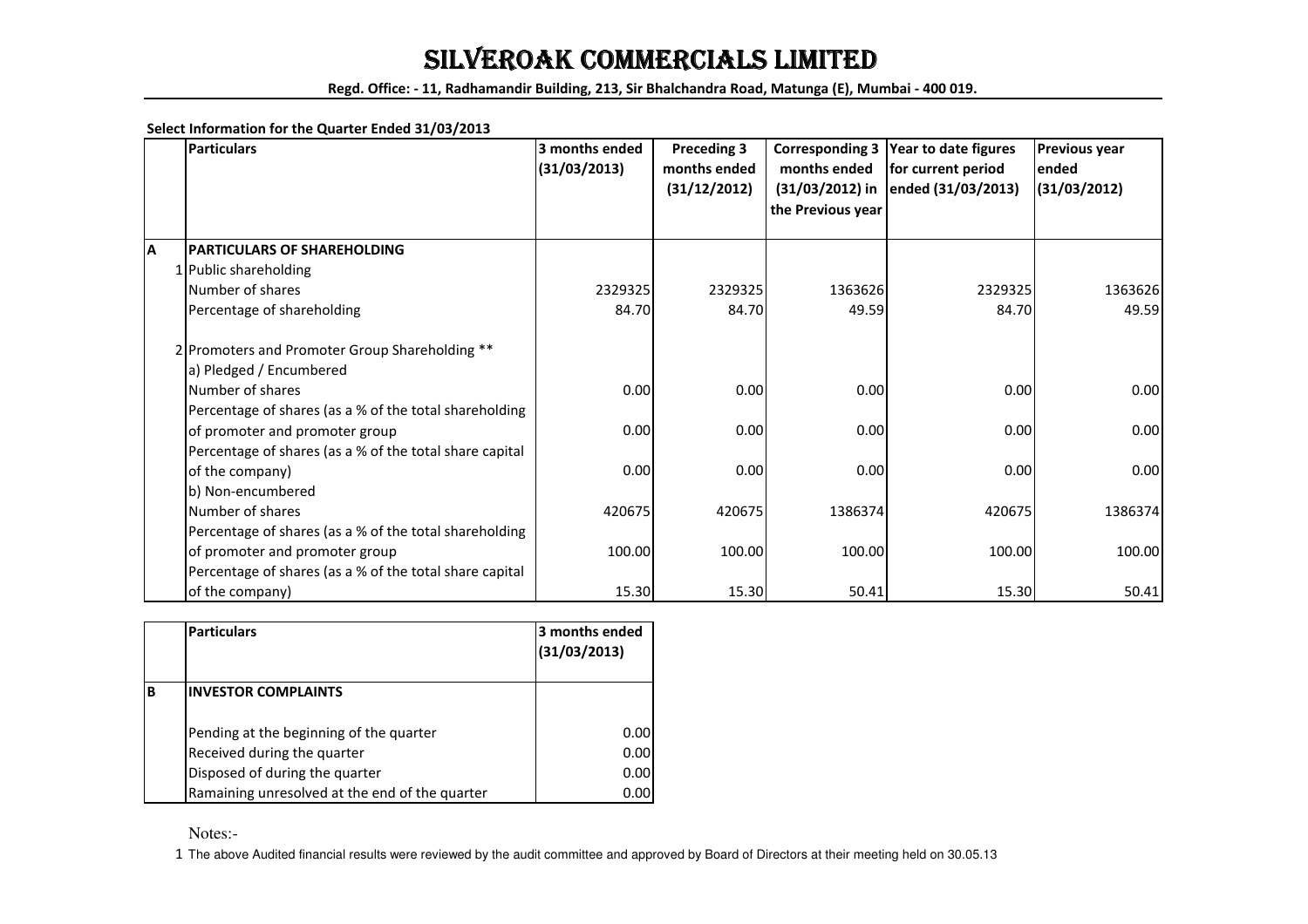2 Previous periods figures have been regrouped / rearranged wherever necessary to make them comparable with those of the period.

**Place:** Mumbai**Date:** 30th May, 2013 **For Silveroak Commercials Limited**

Director.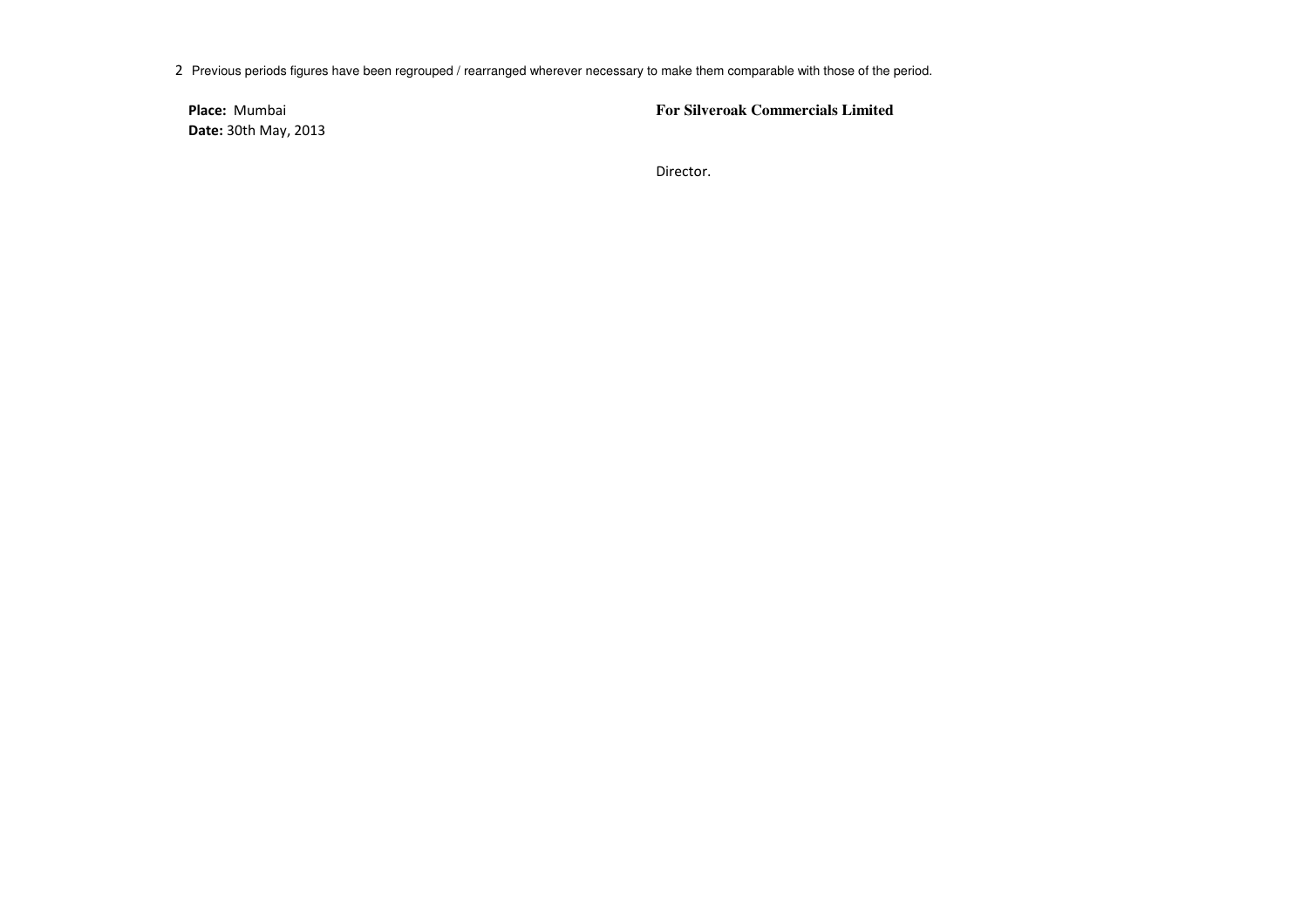# SILVEROAK COMMERCIALS LTD.

Regd. Off.: 11, Radhamandir Bldg., 213, Sir Bhalchandra Road, Matunga (E), Mumbai - 400019

#### **Clause 41 of the Listing Agreement For companies (Other than Banks)**

|   | <b>Stadalone / Consolidated Statement</b><br>of Assets and Liabilities Particulars | As at (current half year<br>end) (31/03/2013) | As at (current half year<br>end) (31/03/2012) |
|---|------------------------------------------------------------------------------------|-----------------------------------------------|-----------------------------------------------|
|   |                                                                                    |                                               |                                               |
| A | <b>EQUITY AND LIABILITIES</b>                                                      |                                               |                                               |
|   | 1 Shareholder's funds                                                              |                                               |                                               |
|   | (a) Share capital                                                                  | 275.00                                        | 275.00                                        |
|   | (b) Reserves and surplus                                                           | 52.20                                         | 51.85                                         |
|   | © Money received against share                                                     |                                               |                                               |
|   | warants                                                                            | 0.00                                          | 0.00                                          |
|   | Sub-total - Shareholder's funds                                                    | 327.20                                        | 326.85                                        |
|   | <b>Share application money pending</b>                                             |                                               |                                               |
|   | 2allotment                                                                         | 0.00                                          | 0.00                                          |
|   | 3 Minority interest*                                                               | 0.00                                          | 0.00                                          |
|   | 4 Non-current liabilities                                                          |                                               |                                               |
|   | (a) Long-term borrowings                                                           | 0.00                                          | 0.00                                          |
|   | (b) Deferred tax liabilities (net)                                                 | 0.00                                          | 0.00                                          |
|   | © Other long-term liabilities                                                      | 0.00                                          | 0.00                                          |
|   | (d) Long-term provisions                                                           | 0.00                                          | 0.00                                          |
|   | <b>Sub-total-Non-current liabilities</b>                                           | 0.00                                          | 0.00                                          |
|   | <b>5</b> Current liabilities                                                       |                                               |                                               |
|   | (a) Short-term borrowings                                                          | 15.00                                         | 0.00                                          |
|   | (b) Trade payables                                                                 | 189.33                                        | 7.90                                          |
|   | (c) Other current liabilities                                                      | 5.93                                          | 4.16                                          |
|   | (d) Short-term provisions                                                          | 0.00                                          | 0.00                                          |
|   | <b>Sub-total- Current liabilities</b>                                              | 210.26                                        | 12.06                                         |
|   | <b>TOTAL - EQUITY AND LIABILITIES</b>                                              | 537.46                                        | 338.91                                        |
| B | <b>ASSETS</b>                                                                      |                                               |                                               |
|   | 1 Non-current assets                                                               |                                               |                                               |
|   | (a) Fixed assets                                                                   | 0.00                                          | 0.00                                          |
|   | (b) Goodwill on consolidation*                                                     | 0.00                                          | 0.00                                          |
|   | (c) Non-current investments                                                        | 0.00                                          | 0.00                                          |
|   | (d) Deferred tax assets (net)                                                      | 0.00                                          | 0.00                                          |
|   | (e) Long-term loans and advances                                                   | 343.95                                        | 330.05                                        |
|   | (f) Other non-current assets                                                       | 0.00                                          | 0.00                                          |
|   | <b>Sub-total-Non-current assets</b>                                                | 343.95                                        | 330.05                                        |
|   | 2 Current assets                                                                   |                                               |                                               |